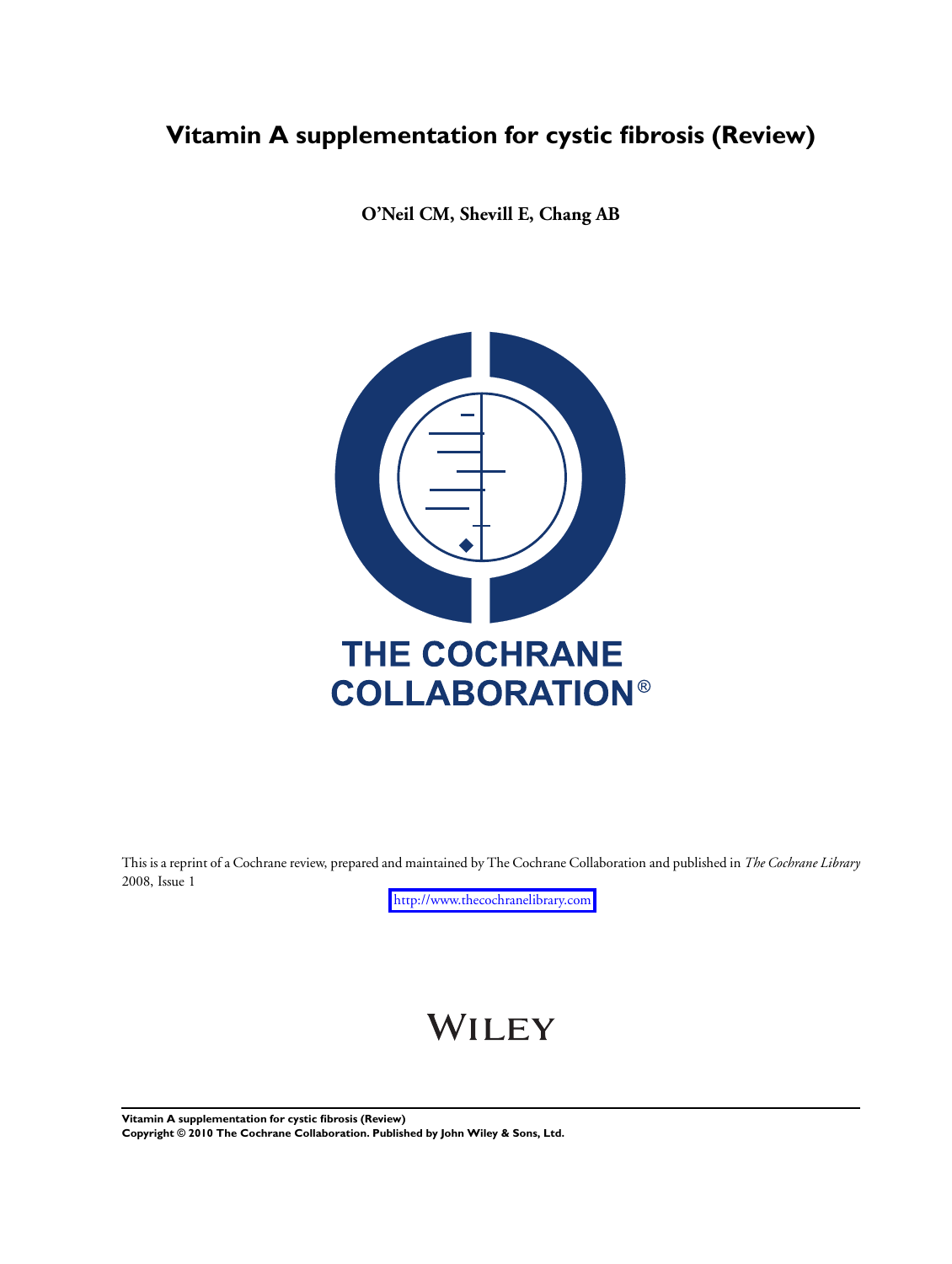## **TABLE OF CONTENTS**

| <b>HEADER</b>                                                                                                                           |    |
|-----------------------------------------------------------------------------------------------------------------------------------------|----|
| ABSTRACT<br>a constitution of the constitution of the constitution of the constitution of the constitution of the constitution          |    |
| PLAIN LANGUAGE SUMMARY IIII and IIII and IIII and III and III and III and III and III and III and III and III                           |    |
| <b>BACKGROUND</b>                                                                                                                       |    |
| <b>OBJECTIVES</b><br>a construction of the construction of the construction of the construction of the construction of the construction |    |
| METHODS                                                                                                                                 |    |
| <b>RESULTS</b>                                                                                                                          |    |
| <b>DISCUSSION</b><br>a construction of the construction of the construction of the construction of the construction of the construction |    |
| AUTHORS' CONCLUSIONS                                                                                                                    |    |
| ACKNOWLEDGEMENTS                                                                                                                        |    |
| <b>REFERENCES</b><br>and a company of the company of the company of the company of the company of the company of the company of the     |    |
|                                                                                                                                         |    |
|                                                                                                                                         |    |
|                                                                                                                                         |    |
| HISTORY.<br>a construction of the construction of the construction of the construction of the construction of the construction          |    |
| <b>CONTRIBUTIONS OF AUTHORS</b>                                                                                                         |    |
|                                                                                                                                         |    |
| SOURCES OF SUPPORT<br>the contract of the contract of the contract of the contract of the contract of the contract of the contract of   | 10 |
| <b>INDEX TERMS</b>                                                                                                                      | 10 |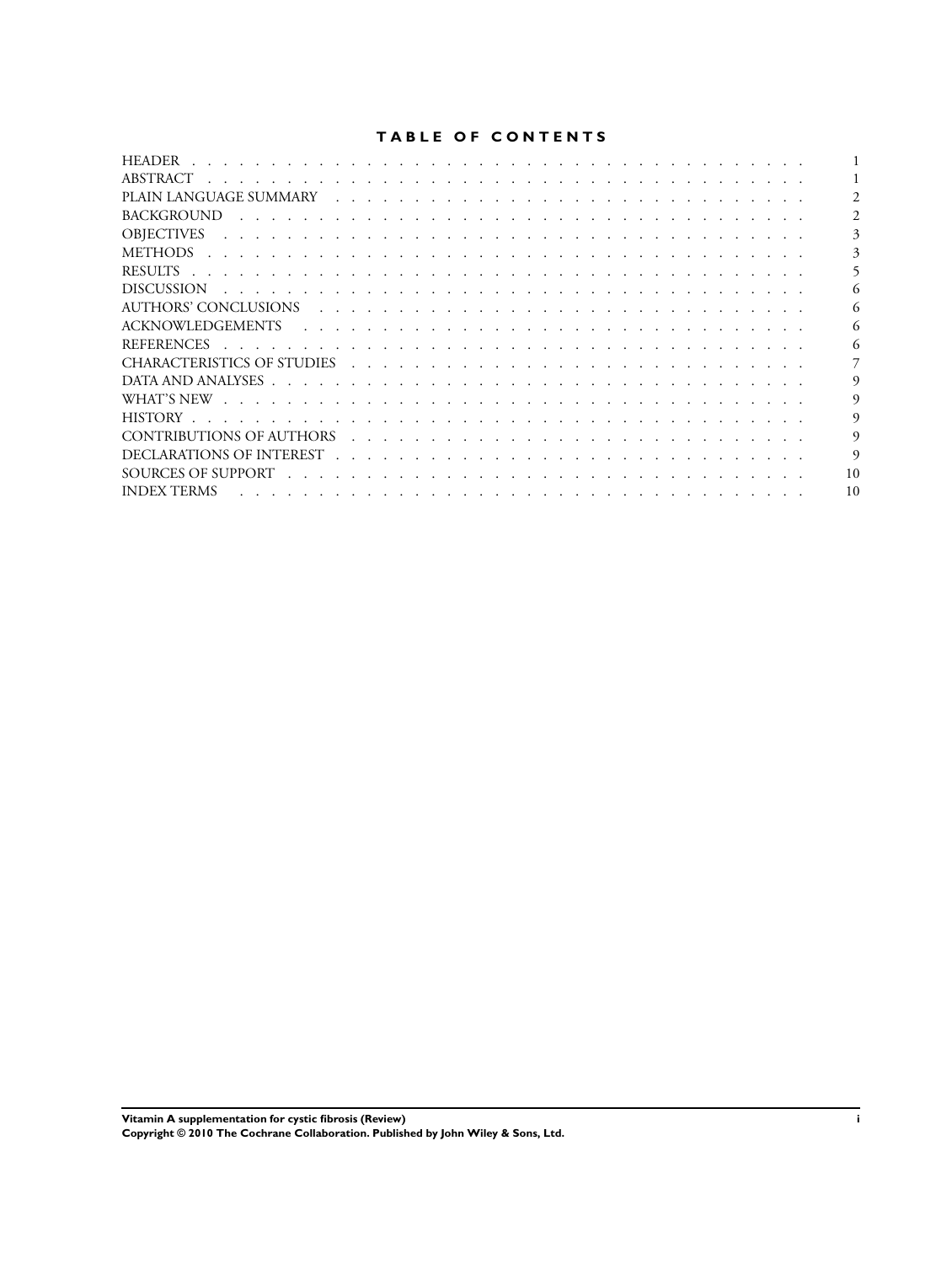**[Intervention Review]**

## **Vitamin A supplementation for cystic fibrosis**

Catherine M O'Neil<sup>1</sup>, Elizabeth Shevill<sup>2</sup>, Anne B Chang<sup>3</sup>

<sup>1</sup> Department of Nutrition and Dietetics, Royal Children's Hospital, Herston, Australia. <sup>2</sup> Department of Cystic Fibrosis, Royal Children's Hospital, Herston, Australia. <sup>3</sup>Royal Children's Hospital, Brisbane and Menzies School of Health Research, CDU, Darwin;, Queensland Children's Respiratory Centre and Queensland Children's Medical Research Institute, Brisbane, Australia

Contact address: Catherine M O'Neil, Department of Nutrition and Dietetics, Royal Children's Hospital, Level 3, Coles Building, Herston Road, Herston, Queensland, 4029, Australia. [catherine\\_oneil@health.qld.gov.au.](mailto:catherinechar "A8penalty z@ oneil@health.qld.gov.au)

**Editorial group:** Cochrane Cystic Fibrosis and Genetic Disorders Group. **Publication status and date:** New search for studies and content updated (no change to conclusions), published in Issue 2, 2010. **Review content assessed as up-to-date:** 25 November 2009.

**Citation:** O'Neil CM, Shevill E, Chang AB. Vitamin A supplementation for cystic fibrosis. *Cochrane Database of Systematic Reviews* 2008, Issue 1. Art. No.: CD006751. DOI: 10.1002/14651858.CD006751.pub2.

Copyright © 2010 The Cochrane Collaboration. Published by John Wiley & Sons, Ltd.

#### **A B S T R A C T**

#### **Background**

People with cystic fibrosis and pancreatic insufficiency are at risk of fat soluble vitamin deficiency as these vitamins (A, D, E and K) are co-absorbed with fat. Thus, some cystic fibrosis centres routinely administer these vitamins as supplements but the centres vary in their approach of addressing the possible development of deficiencies in these vitamins. Vitamin A deficiency causes predominantly eye and skin problems while supplementation of vitamin A to excessive levels may cause harm to the respiratory and skeletal systems in children. Thus a systematic review on vitamin A supplementation in people with cystic fibrosis would help guide clinical practice.

#### **Objectives**

To determine if vitamin A supplementation in children and adults with CF:

- 1. reduces the frequency of vitamin A deficiency disorders;
- 2. improves general and respiratory health;

3. increases the frequency of vitamin A toxicity.

#### **Search methods**

We searched the Cochrane Cystic Fibrosis and Genetic Disorders Group Trials Register which comprises of references identified from comprehensive electronic database searches and handsearches of relevant journals and abstract books of conference proceedings.

Date of the most recent search of the Group's Cystic Fibrosis Trials Register: 26 November 2009.

#### **Selection criteria**

All randomised or quasi-randomised controlled trials comparing all preparations of oral vitamin A used as a supplement compared to either no supplementation (or placebo) at any dose and for any duration, in children or adults with cystic fibrosis (defined by sweat tests or genetic testing) with and without pancreatic insufficiency.

#### **Data collection and analysis**

No relevant studies for inclusion were identified in the search.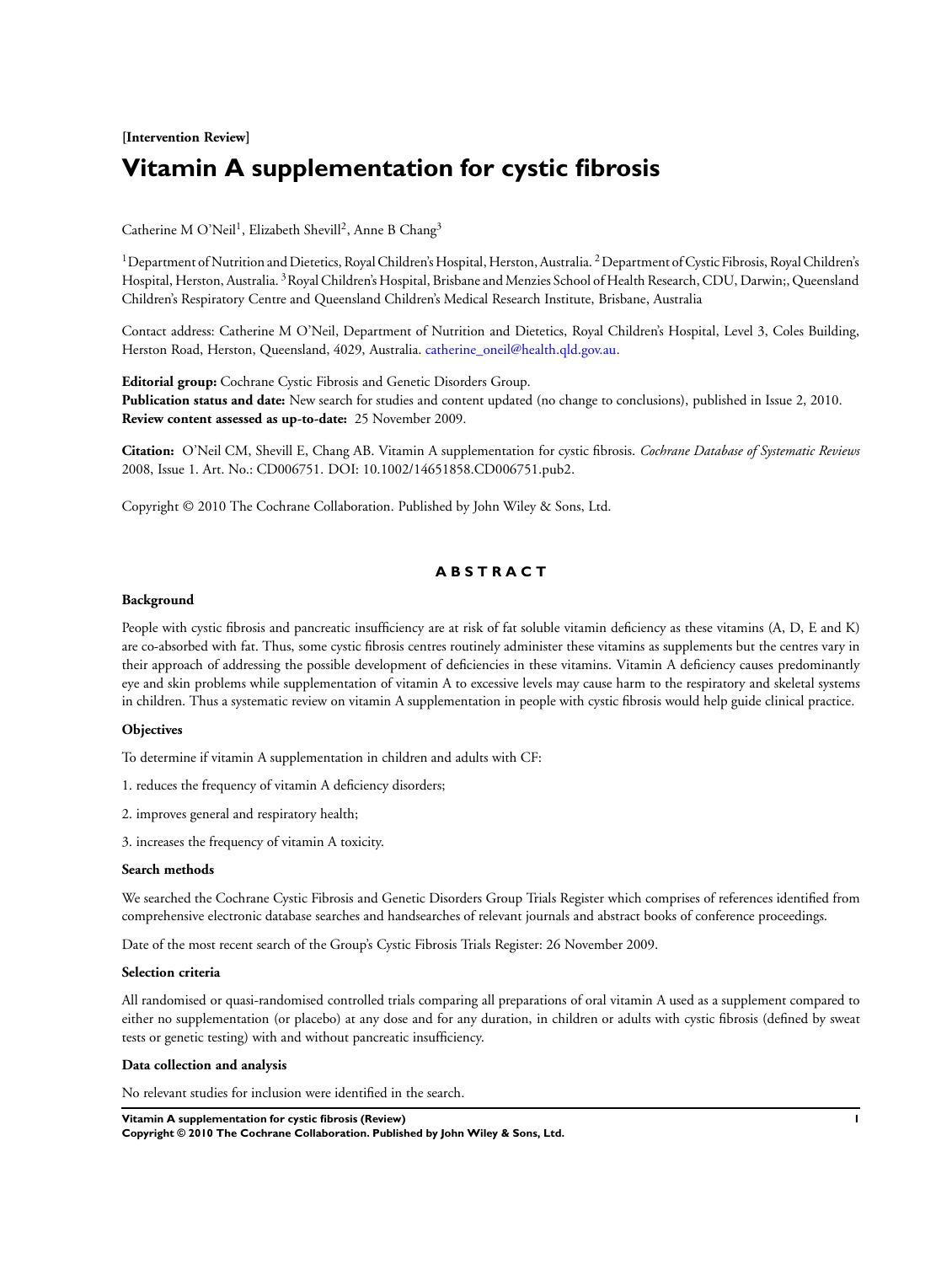#### **Main results**

No studies were included in this review.

#### **Authors' conclusions**

As there were no randomised or quasi-randomised controlled trials identified, we cannot draw any conclusions on the benefits (or otherwise) of regular administration of vitamin A in people with cystic fibrosis. Until further data are available, country or region specific guidelines on the use of vitamin A in people with cystic fibrosis should be followed.

#### **P L A I N L A N G U A G E S U M M A R Y**

#### **The use of regular vitamin A preparations for children and adults with cystic fibrosis**

Cystic fibrosis can cause certain vitamins, such as vitamin A, to be inadequately absorbed leading to problems caused by vitamin deficiency. Lack of vitamin A (vitamin A deficiency) can cause specific problems such as eye and skin problems. It can also be associated with poorer general and respiratory health. Thus people with cystic fibrosis are usually given regular vitamin A preparations from a very young age. However, excess vitamin A can also cause respiratory and bone problems. The review found no studies to show whether giving vitamin A regularly for people with cystic fibrosis is beneficial or not. The authors are unable to draw any conclusions regarding the routine administration of vitamin A supplements and recommend that until further evidence is available, local guidelines are followed regarding this practice.

#### **B A C K G R O U N D**

#### **Description of the condition**

Cystic fibrosis (CF) is a genetic disorder that affects multiple organs. Pancreatic insufficiency affects up to 90% of people with CF, whereby fat malabsorption occurs and pancreatic enzyme replacement is required to prevent steatorrhoea and malnutrition ([Dodge](#page-7-0) [2006](#page-7-0)). Fat soluble vitamins (A, D, E and K) are co-absorbed with fat and thus deficiency of these vitamins may occur ([Dodge 2006](#page-7-0)). Some CF centres routinely administer these vitamins as supplements from the neonatal period, whilst others administer them only later in life or when deficiencies are detected clinically or on routine monitoring. While deficiencies may occur from the disease process of CF and insufficient supplementation, vitamin toxicity may also occur from excess supplementation. Both deficiency and excess of these vitamins may lead to specific medical problems [\(Dodge 2006;](#page-7-0) [Sethuraman 2006](#page-7-0)).

Vitamin A is an essential nutrient for epithelial cell maintenance and repair in the respiratory, urinary and intestinal tract, immune response, and bone growth [\(DAA 2006](#page-7-0)). Dietary vitamin A (retinol or retinol esters) is found in liver, beef, eggs, fish, the fat of dairy products and vitamin A fortified margarine. Beta- and alphacarotene can act as precursors for the synthesis of vitamin A. The

dietary carotenoid (beta-carotene) is found in red, orange, yellow and leafy green vegetables (e.g. carrots, sweet potato, silverbeet) and red and orange fruit (e.g. mangos, oranges).

Vitamin A deficiency can be defined as serum retinol (SROL) concentration less than 0.70 µmol/L (less than 20 µg/dl) [\(West](#page-7-0) [2003](#page-7-0)). However, SROL levels may be influenced by albumin and retinol binding protein (RBP) as well as acute illnesses with infection and inflammation ([Napoli 1996](#page-7-0); [Stephensen 1994](#page-7-0)). SROL levels should be measured during clinical stability ([DAA 2006](#page-7-0)). The major consequence of vitamin A deficiency is ocular (eye) with abnormal dark adaptation (night blindness), conjunctival and corneal xerosis (thickening) which can lead to blindness ([DAA](#page-7-0) [2006](#page-7-0); [West 2003](#page-7-0)). Another consequence of vitamin A deficiency is the skin condition phrynoderma (a form of follicular hyperkeratosis associated with some micronutrient deficiencies). Vitamin A deficiency has also been linked to impaired mechanisms of host resistance to infection, poor growth and increased mortality in a study of mothers and children ([West 2003](#page-7-0)).

### **Description of the intervention**

Vitamin A is available as a sole supplement as well as in combination form with other vitamins.

**Vitamin A supplementation for cystic fibrosis (Review) 2**

**Copyright © 2010 The Cochrane Collaboration. Published by John Wiley & Sons, Ltd.**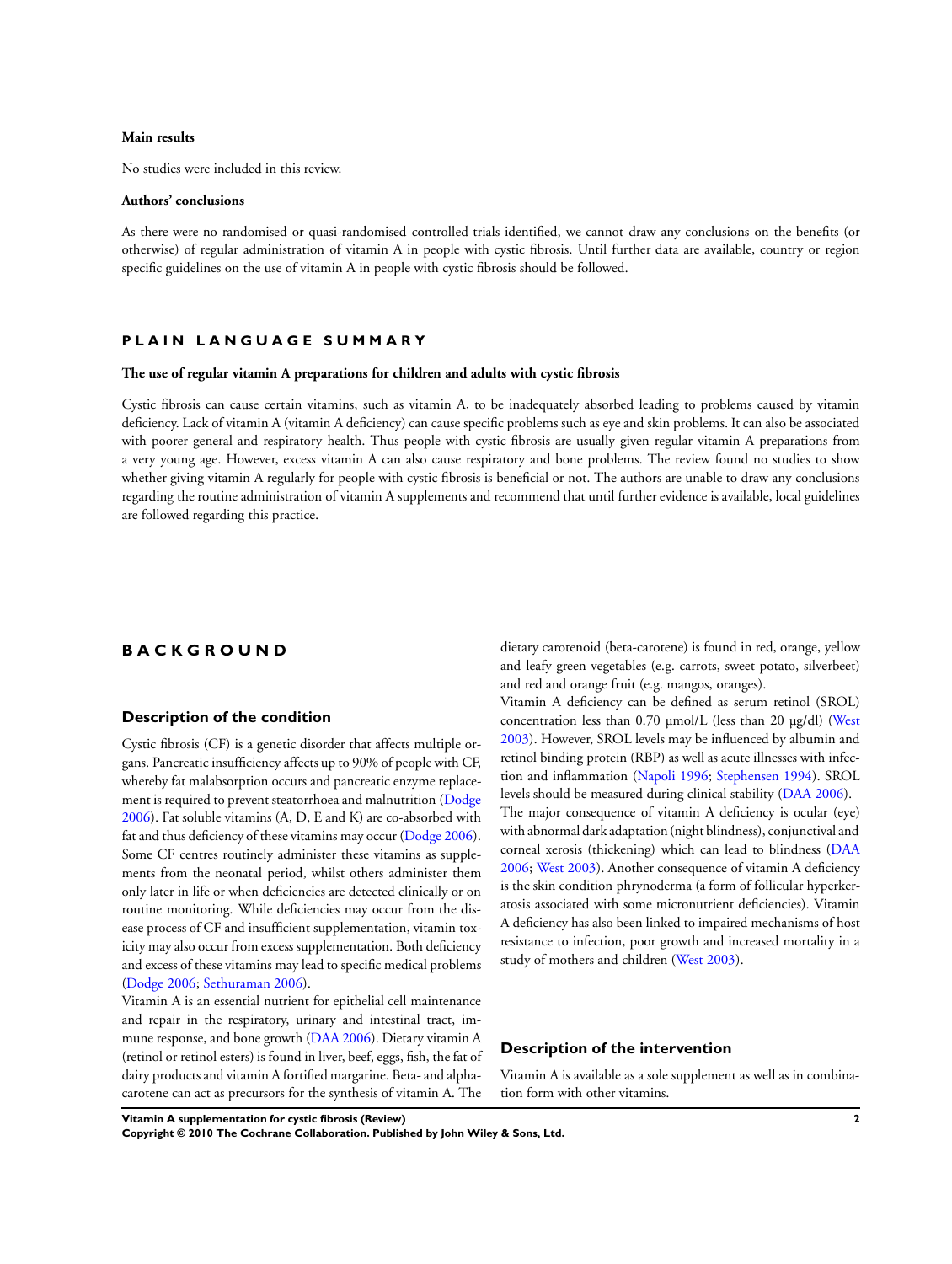#### **How the intervention might work**

Normalisation of vitamin A levels may avoid the afore-mentioned problems. However supplementation of these vitamins to excessive levels may cause harm to the respiratory system, the skeletal system (osteoporosis and fractures) and liver abnormality ([Penniston](#page-7-0) [2006](#page-7-0)) in children with and without CF ([Graham-Maar 2006;](#page-7-0) [Sethuraman 2006](#page-7-0)).

#### **Why it is important to do this review**

The approach of addressing the possibility of the development deficiency of these fat soluble vitamins is variable among CF centres. Thus a systematic review on the efficacy of vitamins A, D, E and K supplementation in children and adults with CF in preventing effects of the deficiency of these vitamins would help guide clinical practice. Supplementation of vitamins D, E and K will be addressed in other Cochrane Systematic Reviews [\(Ferguson 2008;](#page-7-0) [Shamseer 2008](#page-7-0)). This review will evaluate vitamin A supplementation in children and adults with CF.

## **O B J E C T I V E S**

To determine if vitamin A supplementation in children and adults with CF:

- 1. reduces the frequency of vitamin A deficiency disorders;
- 2. improves general and respiratory health;
- 3. increases the frequency of vitamin A toxicity.

### **M E T H O D S**

#### **Criteria for considering studies for this review**

#### **Types of studies**

Randomised (RCTs) and quasi-randomised trials (controlled clinical trials).

#### **Types of participants**

Children or adults with CF (defined by sweat tests or genetic testing) with and without pancreatic insufficiency.

**Types of interventions**

All preparations of oral vitamin A used as a supplement compared to either no supplementation or placebo at any dose for at least three months.

#### **Types of outcome measures**

We planned to obtain data on at least one of the following outcome measures:

#### **Primary outcomes**

- 1. Vitamin A deficiency disorders
	- i) visual impairment
	- ii) any other ocular dysfunction
	- iii) skin manifestations (e.g. phrynoderma)
- 2. Growth and nutritional status (e.g. weight, height, body
- mass index, z score for weight, etc.)
- 3. Mortality

#### **Secondary outcomes**

1. Respiratory outcomes

i) bronchiectasis severity control (e.g. Likert scale, visual analogue scale or radiological score ([Marchant 2001](#page-7-0)))

- ii) lung function indices (spirometry e.g.  $FEV<sub>1</sub>$  and  $FVC$ )
- iii) proportions of participants who had respiratory

exacerbations or hospitalisations or both

iv) total number of hospitalised days or days off work or school

2. Quality of life

3. Adverse events (e.g. vomiting, loss of appetite, osteoporosis, fractures or any other adverse event noted)

- 4. Possible toxicity events (e.g. liver dysfunction)
- 5. Measured levels of vitamin A
- We planned to evaluate outcomes based on
- 1. short term (12 months or less), and
- 2. medium to long term (longer than one year)

#### **Search methods for identification of studies**

#### **Electronic searches**

We attempted to identify relevant studies from the Group's Cystic Fibrosis Trials Register using the term 'vitamin A'.

The Cystic Fibrosis Trials Register is compiled from electronic searches of the Cochrane Central Register of Controlled Trials (Clinical Trials) (updated each new issue of *The Cochrane Library*), quarterly searches of MEDLINE, a search of EMBASE to 1995 and the prospective handsearching of two journals - *Pediatric Pulmonology* and the *Journal of Cystic Fibrosis*. Unpublished work is

**Vitamin A supplementation for cystic fibrosis (Review) 3**

**Copyright © 2010 The Cochrane Collaboration. Published by John Wiley & Sons, Ltd.**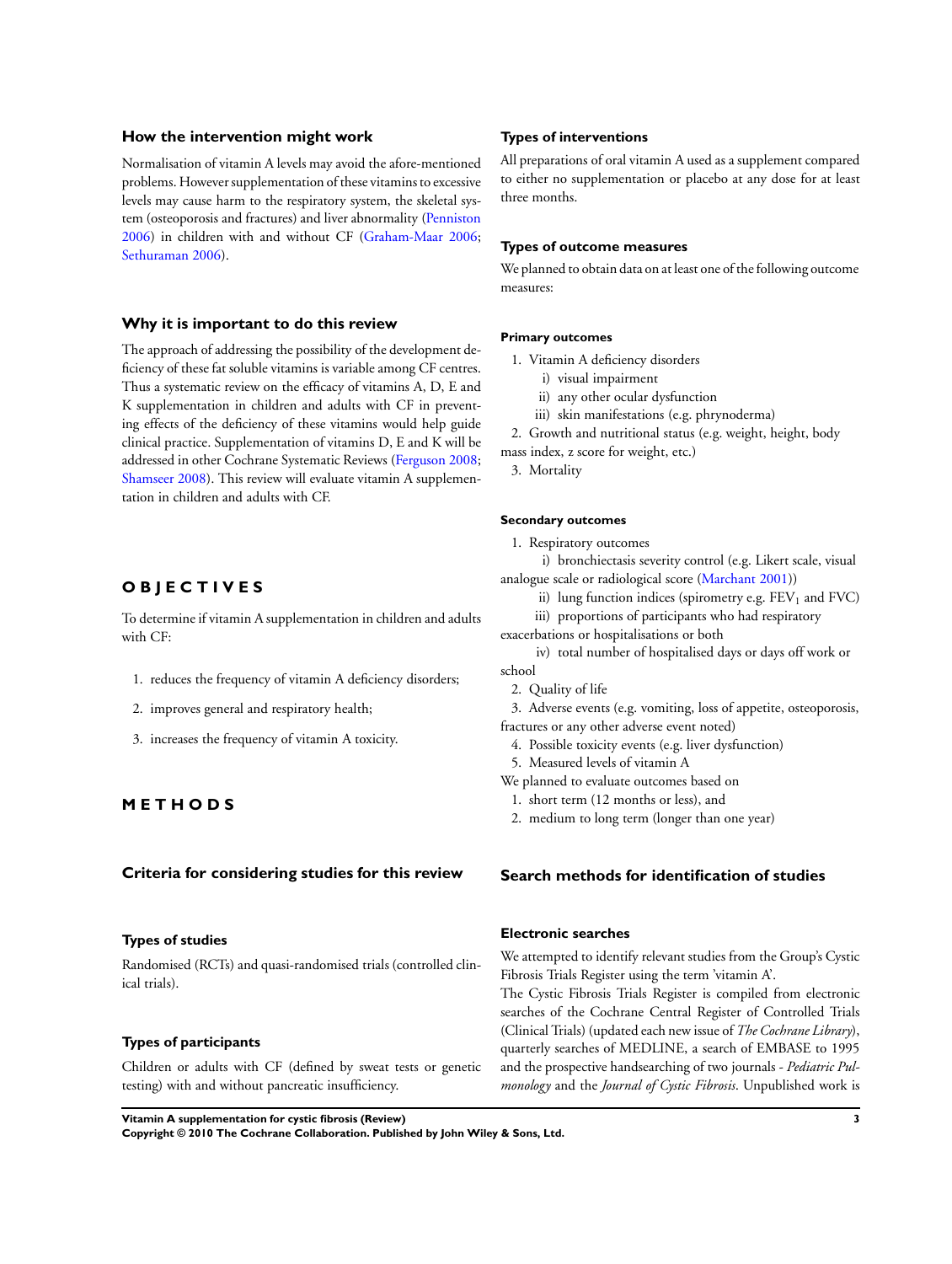identified by searching through the abstract books of three major cystic fibrosis conferences: the International Cystic Fibrosis Conference; the European Cystic Fibrosis Conference and the North American Cystic Fibrosis Conference. For full details of all searching activities for the register, please see the relevant sections of the [Cystic Fibrosis and Genetic Disorders Group Module](http://www.mrw.interscience.wiley.com/cochrane/cochranechar "A8penalty z@ clsysrevchar "A8penalty z@ crglistchar "A8penalty z@ fs.html).

Date of the most recent search of the Group's Cystic Fibrosis Trials Register: 26 November 2009.

#### **Searching other resources**

Searches of bibliographies and texts of selected studies were also conducted to identify additional studies.

#### **Data collection and analysis**

The authors did not apply the process described below since no studies were identified. In future updates of this review, the authors will apply the following methods if studies are identified:

#### **Selection of studies**

From the title, abstract, or descriptors, two authors will independently review results of the literature searches to identify studies potentially relevant to the review according to our inclusion criteria for further assessment. From these studies, the same two authors will independently examine the papers in further detail in order to select studies for inclusion using the criteria stated before. The authors will resolve disagreement by consensus.

#### **Data extraction and management**

The authors will review studies that satisfy the inclusion criteria for the review and independently extract data on the outcomes described as follows: study setting; year of study; source of funding; participant recruitment details (including number of eligible participants); inclusion and exclusion criteria; randomisation and allocation concealment method; numbers of participants randomised; blinding (masking) of participants, care providers and outcome assessors; dose and type of intervention; duration of therapy; co-interventions; numbers of participants not followed up; reasons for withdrawals from study protocol (clinical, side effects, refusal and other); side effects of therapy; and whether intentionto-treat analyses were possible.

### **Assessment of risk of bias in included studies**

In order to assess the risk of bias, two review authors will independently assess the quality of the studies included in the review according to the criteria described by Jüni ([Jüni 2001](#page-7-0)):

#### **Allocation concealment**

Allocation concealment in each study will be assessed as follows:

1. Adequate, if the allocation of participants involved a central independent unit, on-site locked computer, identically appearing numbered drug bottles or containers prepared by an independent pharmacist or investigator, or sealed opaque envelopes;

2. Unclear, if the method used to conceal the allocation was not described;

3. Inadequate, if the allocation sequence was known to the investigators who assigned participants or if the study was quasirandomised.

#### **Generation of the allocation sequence**

Each study will be graded for allocation concealment as follows: 1. Adequate, if methods of randomisation include using a

random number table, computer-generated lists or similar methods;

2. Unclear, if the study is described as randomised, but no description of the methods used to allocate participants to treatment group was described;

3. Inadequate, if methods of randomisation include alternation; the use of case record numbers, dates of birth or day of the week, and any procedure that is entirely transparent before allocation.

#### **Blinding (or masking)**

Each study will be graded for blinding as follows:

1. blinding of clinician (person delivering treatment) to treatment allocation;

2. blinding of participant to treatment allocation;

3. +blinding of outcome assessor to treatment allocation.

#### **Follow up**

Each study will be graded as to whether numbers of and reasons for dropouts and withdrawals in all intervention groups were described; or if it was specified that there were no dropouts or withdrawals.

We will also report on whether the investigators had performed a sample-size calculation and if they used an intention-to-treat (ITT) analysis.

#### **Measures of treatment effect**

The results from studies that meet the inclusion criteria and reports any of the outcomes of interest will be included in the subsequent meta-analyses if any data are applicable.

For the dichotomous outcome variables of each individual study, we will calculate the odds ratio (OR) using a modified ITT analysis, i.e. if the original investigators did not use ITT analysis, we

**Vitamin A supplementation for cystic fibrosis (Review) 4 Copyright © 2010 The Cochrane Collaboration. Published by John Wiley & Sons, Ltd.**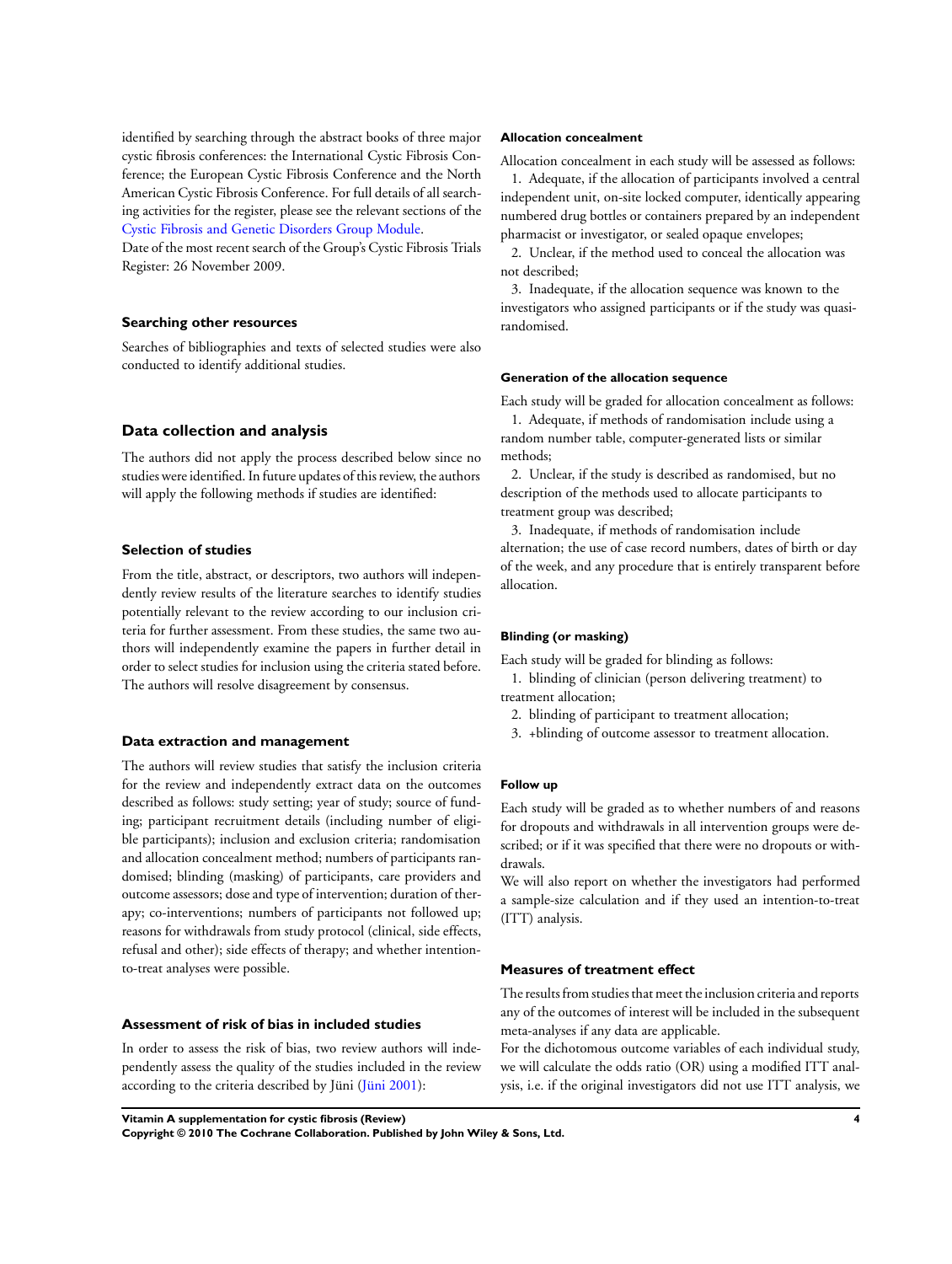will consider dropouts to be failures. We will also calculate the summary weighted odds ratios and 95% confidence intervals (CIs) (fixed-effect model) using the Cochrane Collaboration's statistical package [\(RevMan 2008\)](#page-7-0). Numbers needed to treat (NNT) and their 95% CIs will be calculated from the pooled OR and its 95% CI for a specific baseline risk, which is the sum of all the events in the control groups (in all studies) divided by the total participant numbers in control groups in all studies using an online calculator [\(Cates 2003](#page-7-0)).

For continuous outcomes, we will record the mean relative change from baseline for each group or mean post-treatment or postintervention values and standard deviation. If standard errors are reported, we will calculate the standard deviations. We will then calculate a pooled estimate of treatment effect by the weighted mean difference and 95% confidence interval (fixed-effect model) again using RevMan [\(RevMan 2008](#page-7-0)).

#### **Unit of analysis issues**

For cross-over studies, we will calculate the mean treatment differences where possible and enter these using the fixed-effect generic inverse variance (GIV) analysis in RevMan, to provide summary weighted differences and 95% CIs ([RevMan 2008\)](#page-7-0). In cross-over studies, if we believe there is a carryover effect which will outlast any washout period included in the study, we will include only data from the first arm in the meta-analysis ([Elbourne 2002](#page-7-0)). If studies report outcomes using different measurement scales, we will estimate the standardised mean difference and 95% CIs.

#### **Dealing with missing data**

The authors will request further information from the primary investigators where required.

#### **Assessment of heterogeneity**

We will describe any heterogeneity between the study results and test this to see if it reached statistical significance using the chisquared test. We will consider heterogeneity to be significant when the P value is less than 0.10 [\(Higgins 2006](#page-7-0)). We also plan to use the  $I^2$  statistic where heterogeneity is categorised such that a value of under 25% is considered low, around 50% is considered moderate and over 75% is considered a high degree of heterogeneity [\(Higgins](#page-7-0) [2003](#page-7-0)).

#### **Data synthesis**

We will include the 95% CI, estimated using a fixed-effect model. However the random-effects model will be utilised whenever there are concerns about statistical heterogeneity.

**Vitamin A supplementation for cystic fibrosis (Review) 5**

**Copyright © 2010 The Cochrane Collaboration. Published by John Wiley & Sons, Ltd.**

#### **Subgroup analysis and investigation of heterogeneity**

We plan to perform the following a priori subgroup analyses to investigate any heterogeneity which has been identified.

1. children (aged 18 years or less) and adults (over 18 years);

2. formulations of the vitamin (single or multivitamin);

3. presence of significant liver synthetic dysfunction (low baseline albumin);

4. presence of previous bowel resections;

5. presence of pancreatic insufficiency;

6. method of CF diagnosis (i.e. screening versus symptomatic diagnosis).

#### **Sensitivity analysis**

Sensitivity analyses are also planned to assess the impact of the potentially important factors on the overall outcomes:

1. analysis using a random-effects model;

2. analysis by "treatment received" (as opposed to ITT analysis).

## **R E S U L T S**

#### **Description of studies**

See: [Characteristics of excluded studies.](#page-9-0)

#### **Results of the search**

We identified a single study in our searches ([Wood 2003](#page-7-0)).

#### **Excluded studies**

The only study identified was excluded because it was not placebo controlled (see [Characteristics of excluded studies\)](#page-9-0).

#### **Risk of bias in included studies**

We did not find any eligible studies that fulfilled the inclusion criteria.

#### **Effects of interventions**

We did not find any eligible studies that fulfilled the inclusion criteria.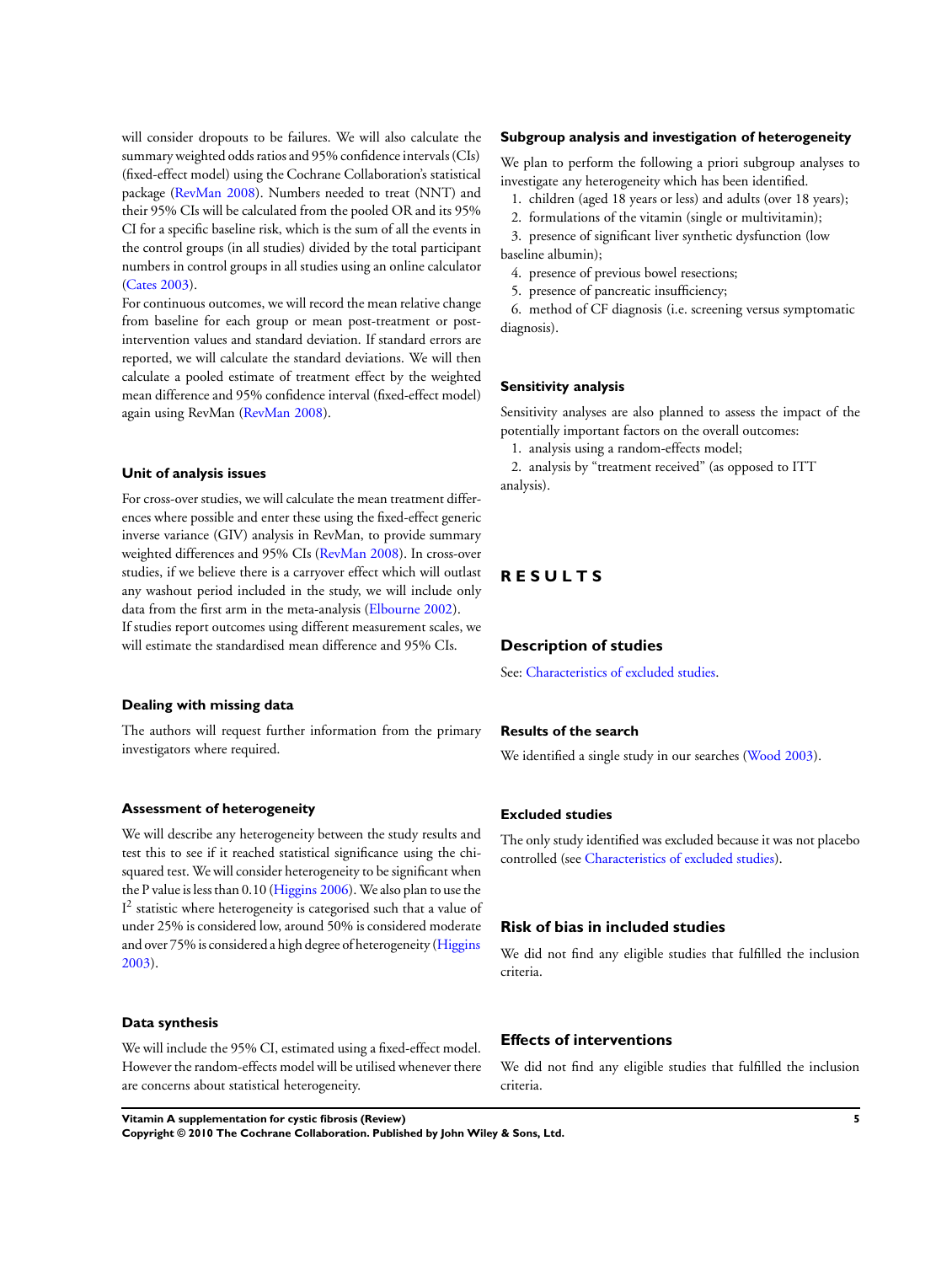## <span id="page-7-0"></span>**D I S C U S S I O N**

Daily vitamin A supplementation is almost universally recommended for people with CF who are pancreatic insufficient. However, it is unfortunate that there are no controlled studies that have examined this. The appropriate dose and frequency of vitamin A supplementation is also unknown. Furthermore while vitamin A deficiency causes eye and skin disorders, excess vitamin A can also cause problems (Griffiths 2000; Penniston 2006). Indeed, increasingly data on micronutrients have shown that micronutrient supplementation is only beneficial in states of deficiency and harmful when no deficiency exists (Chang 2006; Shenkin 2006). For vitamin A, Griffiths has termed this the 'vitamin A paradox' as vitamin A supplementation is likely to be "protective against pneumonia in malnourished children (who are likely to be vitamin A-deficient) and is paradoxically detrimental for adequately nourished children" (Griffiths 2000). It is well accepted that people with cystic fibrosis and pancreatic insufficiency are at risk of vitamin A deficiency. However, it is also biologically plausible that currently, with improved pancreatic replacement therapies and attention to macro nutrition and caloric supplements, the majority of people with CF are vitamin A sufficient and may not require daily vitamin A supplementation. Daily supplementation in these situations at best causes no harm, but it adds a further burden to the daily medical regimen of people with CF and it is possible that it may be biologically harmful.

otherwise) of regular administration of vitamin A in people with cystic fibrosis. Until further data are available, country or region specific guidelines (e.g. UK CF Trust Nutrition Guidelines (CF Trust 2002)) on the use and monitoring of vitamin A in people with cystic fibrosis should be followed.

#### **Implications for research**

The need for a well-designed, parallel, adequately-powered, multicentre, randomised controlled trial to assess if vitamin A supplementation in children and adults with cystic fibrosis is beneficial or otherwise, is obvious. The study should examine if vitamin A supplementation positively or negatively influences the frequency of symptoms of vitamin A deficiency or general and respiratory outcomes. The possible negative effects should be examined in light of recent data showing possible harm when micronutrients are used in people who are not micronutrient-deficient. Safety monitoring during such a study would be important as the current practice is to use supplementation of vitamin A in people with CF. Vitamin A levels should be measured before and during the studies when clinically stable and related to serum albumin and retinol binding protein. Studies involving both children and adults are required and results should be related to nutritional status and pancreatic status. Data relating to appropriate dose and frequency of supplementation are also needed.

## **A U T H O R S ' C O N C L U S I O N S**

#### **Implications for practice**

As there were no randomised or quasi-randomised controlled trials identified, we cannot draw any conclusions on the benefits (or

## **A C K N O W L E D G E M E N T S**

We thank Nikki Jahnke and Dr Gerard Ryan from the Cochrane Cystic Fibrosis & Genetic Disorders Group for their advice, supportive role and comments to the protocol and review and to Natalie Yates for help with the searches.

## **References to studies excluded from this review**

#### **Wood 2003** *{published data only}*

Wood LG, Fitzgerald DA, Lee AK, Garg ML. Improved antioxidant and fatty acid status of patients with cystic fibrosis after antioxidant supplementation is linked to improved lung function. *American Journal of Clinical Nutrition* 2003;**77**(1):150–9.

#### **Additional references**

#### **Cates 2003**

Cates C. Visual Rx. Online NNT Calculator. www.nntonline.net/: Cates C, 2003.

#### **CF Trust 2002**

UK Cystic Fibrosis Trust Nutrition Working Group. Nutritional management of cystic fibrosis. UK Cystic

## **R E F E R E N C E S**

Fibrosis Trust Consensus Document on Nutritional Management 2002.

#### **Chang 2006**

Chang AB, Torzillo PJ, Boyce NC, White AV, Stewart PA, Wheaton GR, et al.Zinc and Vitamin-A supplementation in Indigenous children hospitalised with episodes of lower respiratory tract infection: a randomised controlled trial. *Medical Journal of Australia* 2006;**184**(3):107–12.

#### **DAA 2006**

Dietitians Association of Australia. National Cystic Fibrosis Interest Group. Australasian Clinical Practice Guidelines for Nutrition in Cystic Fibrosis. www.cysticfibrosis.org.au/ books/nutritionbooks/ 2006, issue September.

## **Dodge 2006**

Dodge JA, Turck D. Cystic fibrosis: nutritional consequences and management. Best Practice & Research.

**Vitamin A supplementation for cystic fibrosis (Review) 6**

**Copyright © 2010 The Cochrane Collaboration. Published by John Wiley & Sons, Ltd.**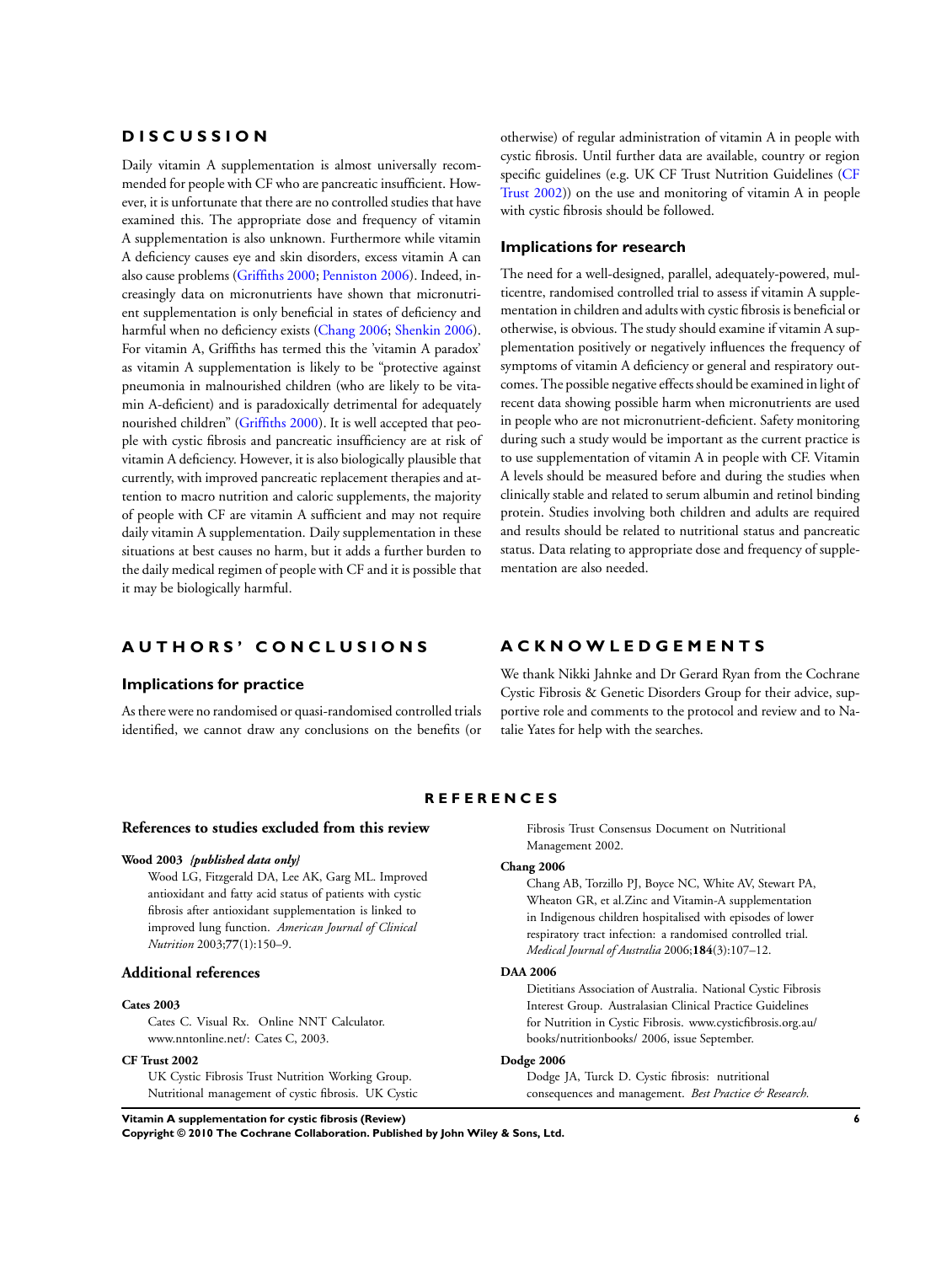*Clinical Gastroenterology* 2006;**20**(3):531–46.

#### **Elbourne 2002**

Elbourne DR, Altman DG, Higgins JPT, Curtin F, Worthington HV, Vail A. Meta-analyses involving crossover trials: methodological issues. *International Journal of Epidemiology* 2002;**31**(1):140–9.

#### **Ferguson 2008**

Ferguson JH, Chang AB. Vitamin D supplementation for cystic fibrosis. *Cochrane Database of Systematic Reviews* 2008, Issue 3.

#### **Graham-Maar 2006**

Graham-Maar RC, Schall JI, Stettler N, Zemel BS, Stallings VA. Elevated vitamin A intake and serum retinol in preadolescent children with cystic fibrosis. *American Journal of Clinical Nutrition* 2006;**84**(1):174–82.

#### **Griffiths 2000**

Griffiths JK. The vitamin A paradox. *Journal of Pediatrics* 2000;**137**(5):604–7.

#### **Higgins 2003**

Higgins JPT, Thompson SG, Deeks JJ, Altman DG. Measuring inconsistency in meta-analyses. *BMJ* 2003;**327** (7414):557–60.

#### **Higgins 2006**

Higgins JPT, Green S, editors. Cochrane Handbook for Systematic Reviews of Interventions 4.2.4 [updated September 2006]. In: The Cochrane Library, Issue 4, 2006 The Cochrane Collaboration. Chichester, UK: John Wiley & Sons, Ltd.

#### **Jüni 2001**

Jüni P, Altman DG, Egger M. Systematic reviews in health care: Assessing the quality of controlled clinical trials. *BMJ* 2001;**323**(7303):42–6.

#### **Marchant 2001**

Marchant JM, Masel JP, Dickinson FL, Masters IB, Chang AB. Application of chest high-resolution computer tomography in young children with cystic fibrosis. *Pediatric Pulmonology* 2001;**31**(1):24–9.

#### **Napoli 1996**

Napoli JL. Retinoic acid biosynthesis and metabolism. *The FASEB journal : official publication of the Federation of American Societies for Experimental Biology* 1996;**10**(9): 993–1001.

#### **Penniston 2006**

Penniston KL, Tanumihardjo SA. The acute and chronic toxic effects of vitamin A. *American Journal of Clinical Nutrition* 2006;**83**(2):191–201.

#### **RevMan 2008**

The Nordic Cochrane Centre, The Cochrane Collaboration. Review Manager (RevMan). Version 5.0. Copenhagen: The Nordic Cochrane Centre, The Cochrane Collaboration, 2008.

#### **Sethuraman 2006**

Sethuraman U. Vitamins. *Pediatric Review* 2006;**27**(2): 44–55.

#### **Shamseer 2008**

Shamseer L, Adams D, Vohra S. Antioxidant micronutrients for lung disease in cystic fibrosis. *Cochrane Database of Systematic Reviews* 2008, Issue 2.

#### **Shenkin 2006**

Shenkin A. The key role of micronutrients. *Clinical Nutrition* 2006;**25**(1):1–13.

#### **Stephensen 1994**

Stephensen CB, Alvarez JO, Kohatsu J, Hardmeier R, Kennedy JI Jr, Gammon RB Jr. Vitamin A is excreted in the urine during acute infection. *American Journal of Clinical Nutrition* 1994;**60**(3):388–92.

#### **West 2003**

West KP Jnr. Vitamin A deficiency disorders in children and women. *Food and nutrition bulletin* 2003;**24**(4 suppl): S78–90.

∗ *Indicates the major publication for the study*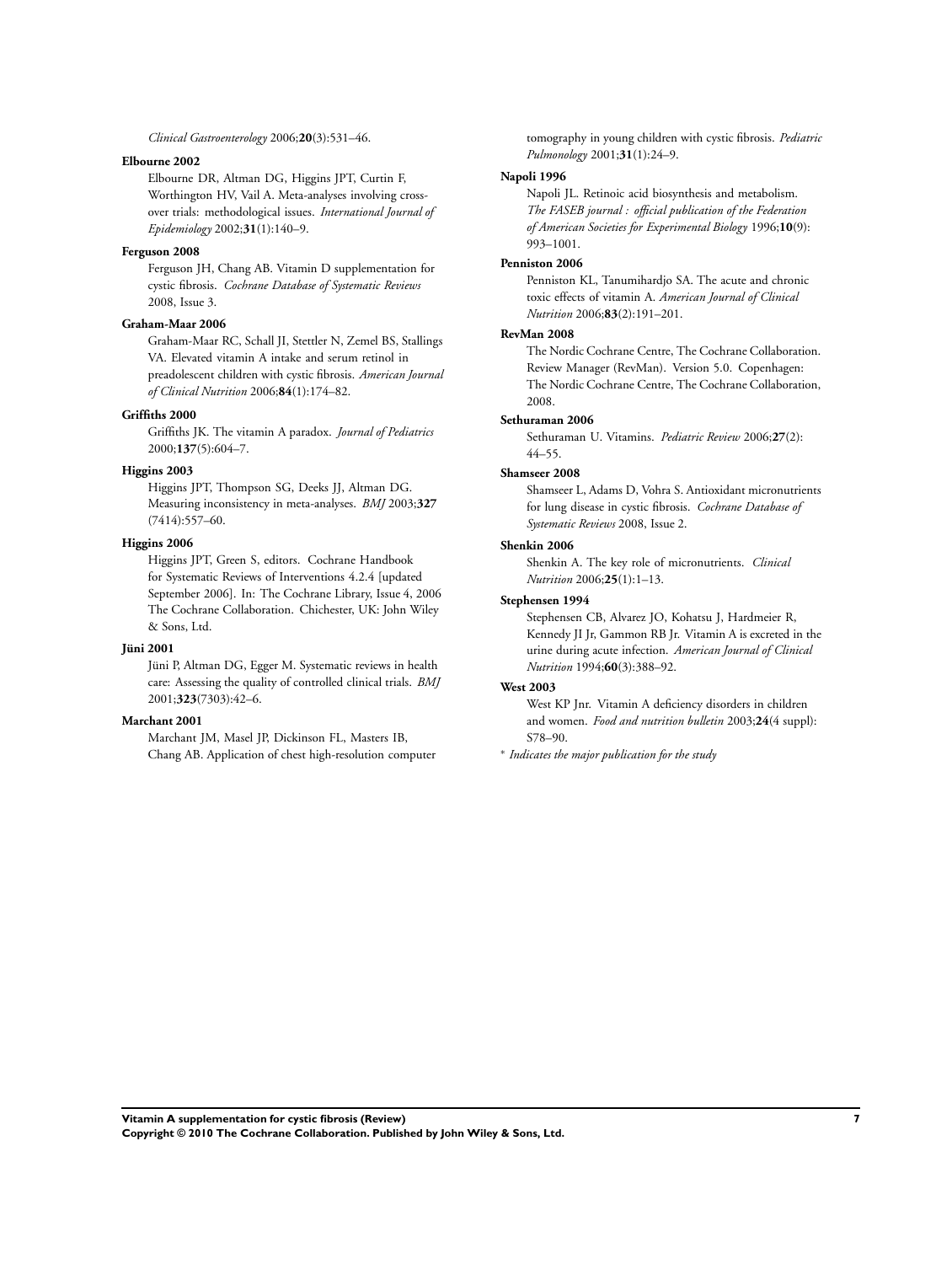## <span id="page-9-0"></span>**CHARACTERISTICS OF STUDIES**

## **Characteristics of excluded studies** *[ordered by study ID]*

| Study     | Reason for exclusion                                                                                                                                                                                                                                                                                                                       |
|-----------|--------------------------------------------------------------------------------------------------------------------------------------------------------------------------------------------------------------------------------------------------------------------------------------------------------------------------------------------|
| Wood 2003 | Non-placebo controlled trial. This trial examined outcomes of forty-six CF patients randomly assigned to either group<br>A [low dose of supplement (10 mg vitamin E and 500 micro g vitamin A)] or group B [high dose of supplement (200<br>mg vitamin E, 300 mg vitamin C, 25 mg beta-carotene, 90 micro g Se, and 500 micro g vitamin A) |

**Vitamin A supplementation for cystic fibrosis (Review) 8 Copyright © 2010 The Cochrane Collaboration. Published by John Wiley & Sons, Ltd.**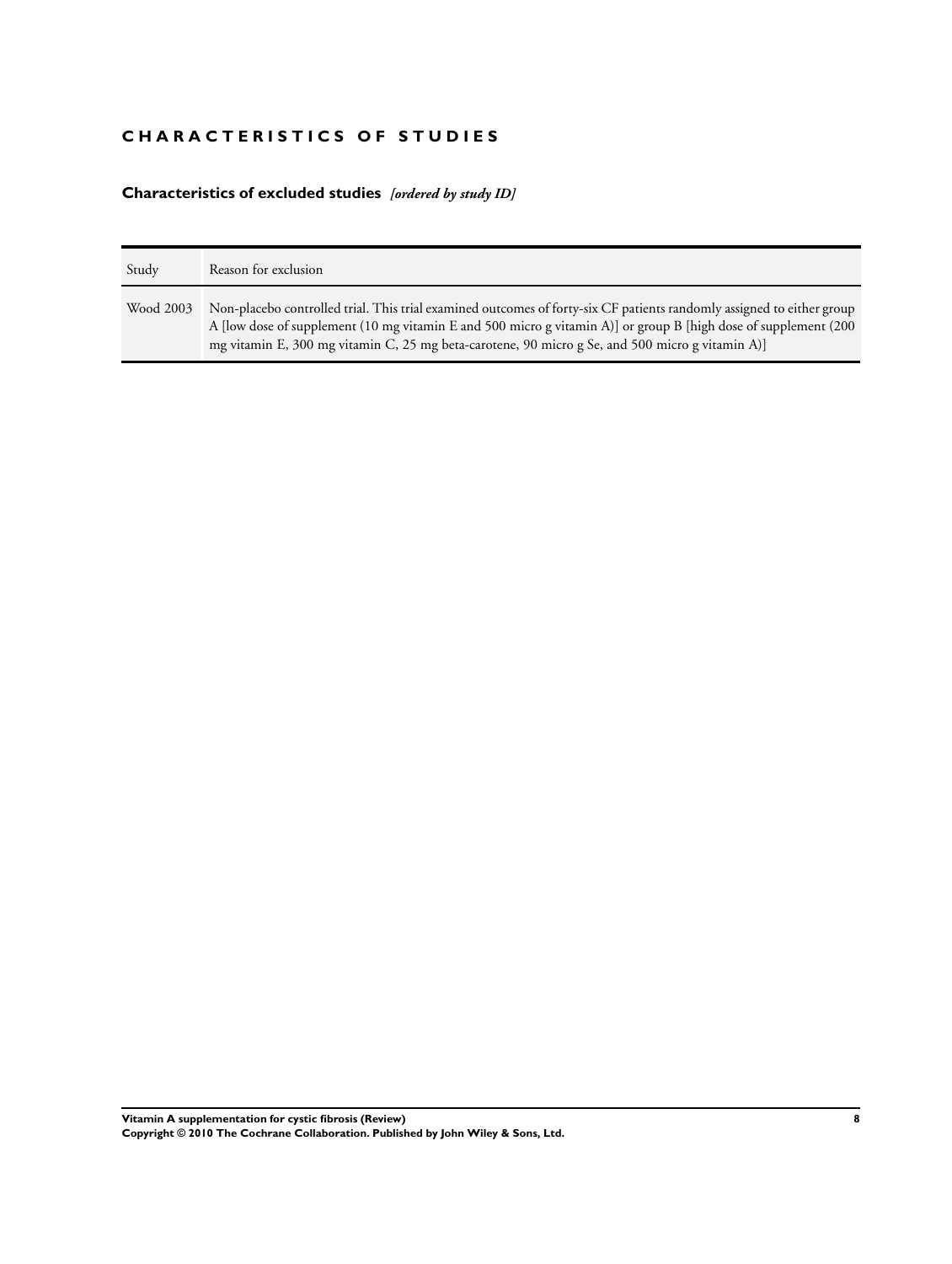## **D A T A A N D A N A L Y S E S**

This review has no analyses.

## **W H A T ' S N E W**

Last assessed as up-to-date: 25 November 2009.

| Date | Event | Description                                                                                                                                                            |
|------|-------|------------------------------------------------------------------------------------------------------------------------------------------------------------------------|
|      |       | 1 December 2009 New search has been performed A search of the Group's Cystic Fibrosis Trials Register identified a single<br>reference which was excluded (Wood 2003). |

## **H I S T O R Y**

Protocol first published: Issue 4, 2007

Review first published: Issue 1, 2008

| Date           | Event                         | Description                                                                                                                                 |
|----------------|-------------------------------|---------------------------------------------------------------------------------------------------------------------------------------------|
| 12 August 2009 | Amended                       | Contact details updated.                                                                                                                    |
| 10 April 2008  | Amended                       | Converted to new review format.                                                                                                             |
| 10 April 2008  | New search has been performed | A search of the Group's Cystic Fibrosis Trials Register did not identify any trials<br>which might be eligible for inclusion in this review |

## **C O N T R I B U T I O N S O F A U T H O R S**

Protocol: CO and AC wrote the protocol. ES reviewed the protocol.

Review: When any studies are identified, CO and AC will select relevant studies, perform data extraction and analysis and write the review. ES will contribute to writing of the review.